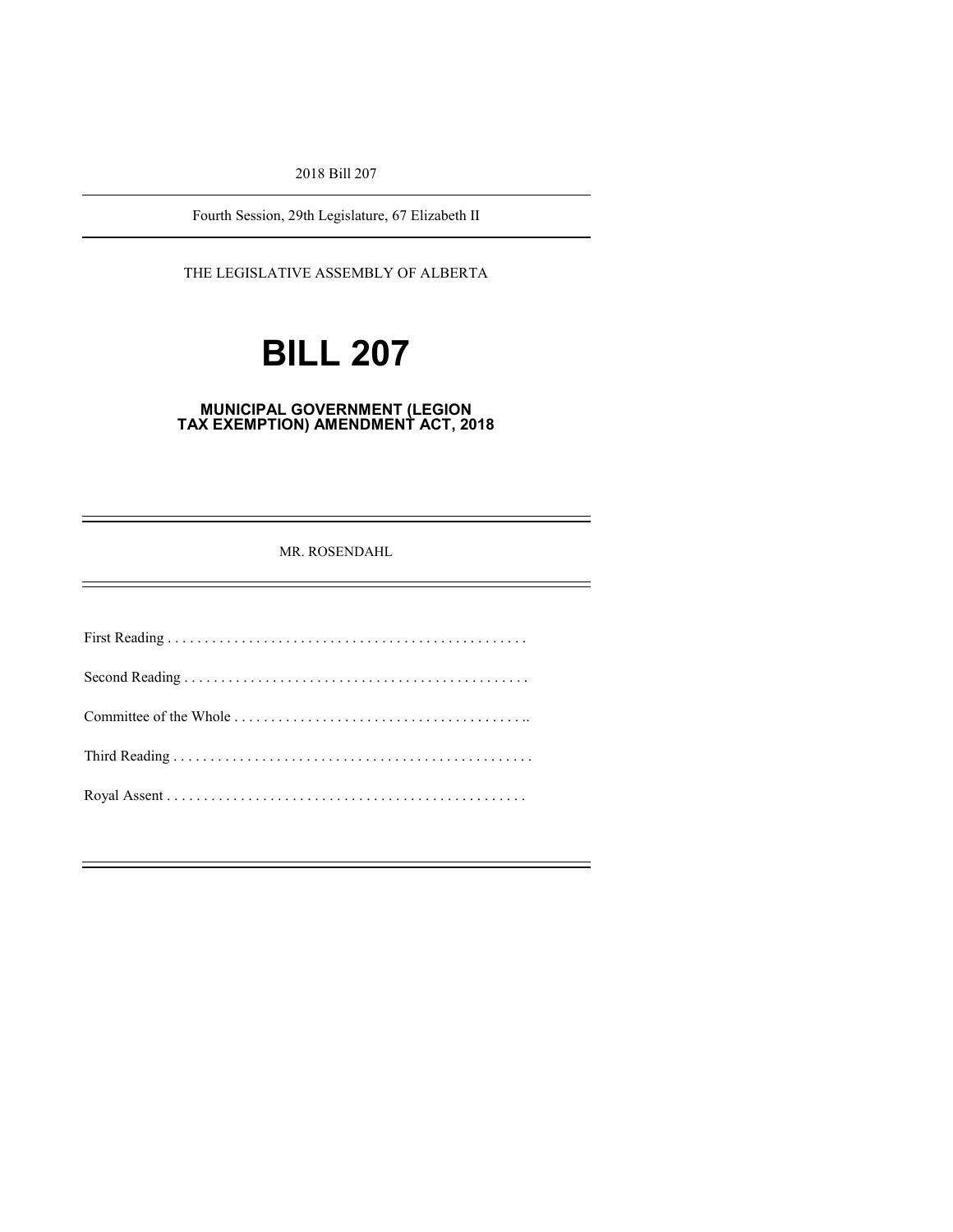*Bill 207 Mr. Rosendahl*

### **BILL 207**

#### 2018

#### **MUNICIPAL GOVERNMENT (LEGION TAX EXEMPTION) AMENDMENT ACT, 2018**

*(Assented to , 2018)*

HER MAJESTY, by and with the advice and consent of the Legislative Assembly of Alberta, enacts as follows:

#### **Amends RSA 2000 cM-26**

**1 The** *Municipal Government Act* **is amended by this Act.**

#### **2 Section 362 is amended**

- **(a) in subsection (1)(n) by striking out** "or" **at the end of subclause (iv), by adding** "or" **at the end of subclause (v) and by adding the following after subclause (v):**
	- (vi) held by and used in connection with a branch or local unit of the Royal Canadian Legion,
- **(b) in subsection (2) by striking out** "or (iv)" **and substituting**  ", (iv) or  $(vi)$ ".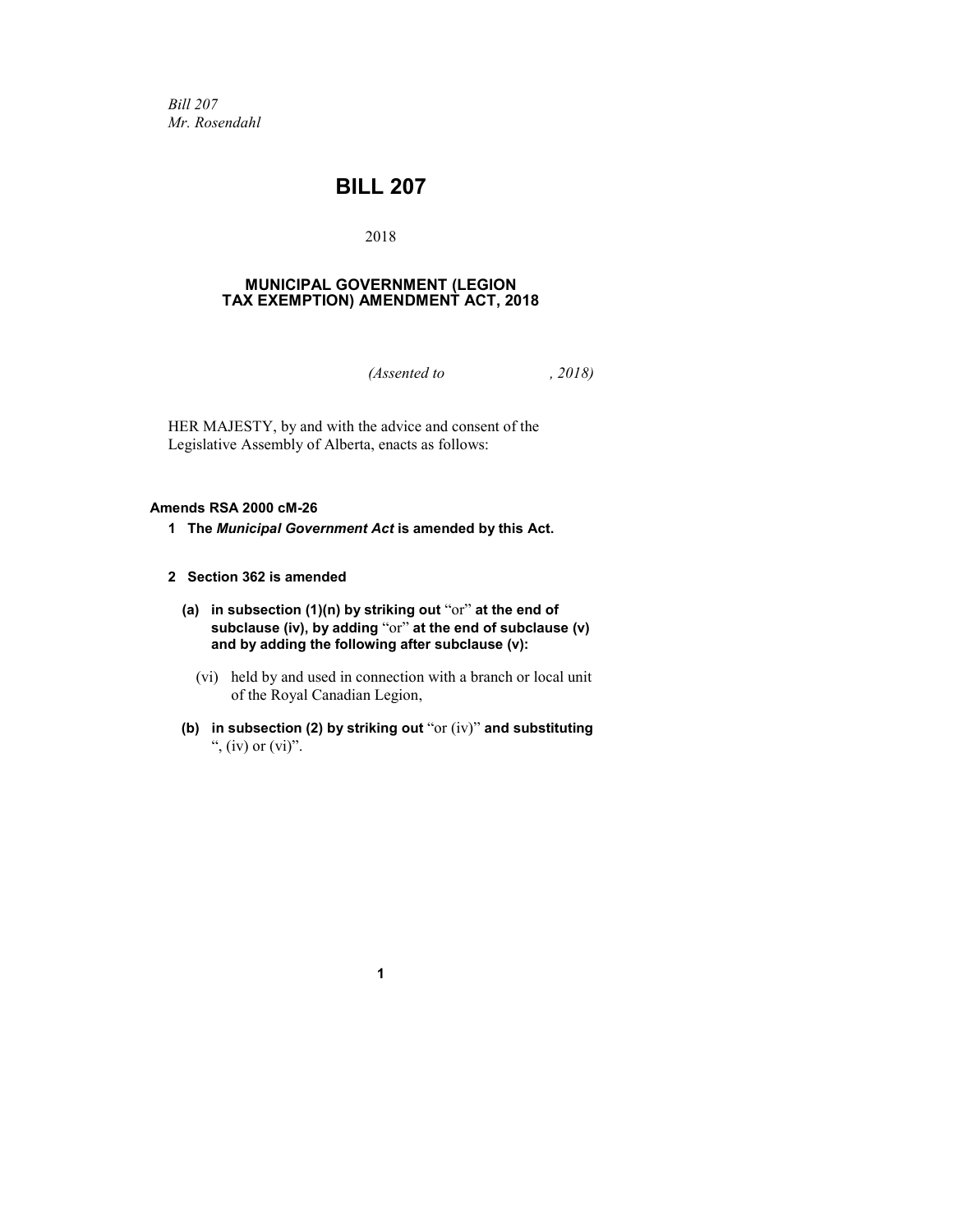#### **EXPLANATORY NOTES**

- **1** Amends chapter M-26 of the Revised Statutes of Alberta 2000.
- **2** Section 362 presently reads in part:
	- *362(1) The following are exempt from taxation under this Division:* 
		- *(n) property that is* 
			- *(i) owned by a municipality and held by a non-profit organization in an official capacity on behalf of the municipality,*
			- *(ii) held by a non-profit organization and used solely for community games, sports, athletics or recreation for the benefit of the general public,*
			- *(iii) used for a charitable or benevolent purpose that is for the benefit of the general public, and owned by*
				- *(A) the Crown in right of Alberta or Canada, a municipality or any other body that is exempt from taxation under this Division and held by a non-profit organization, or*
				- *(B) by a non-profit organization,*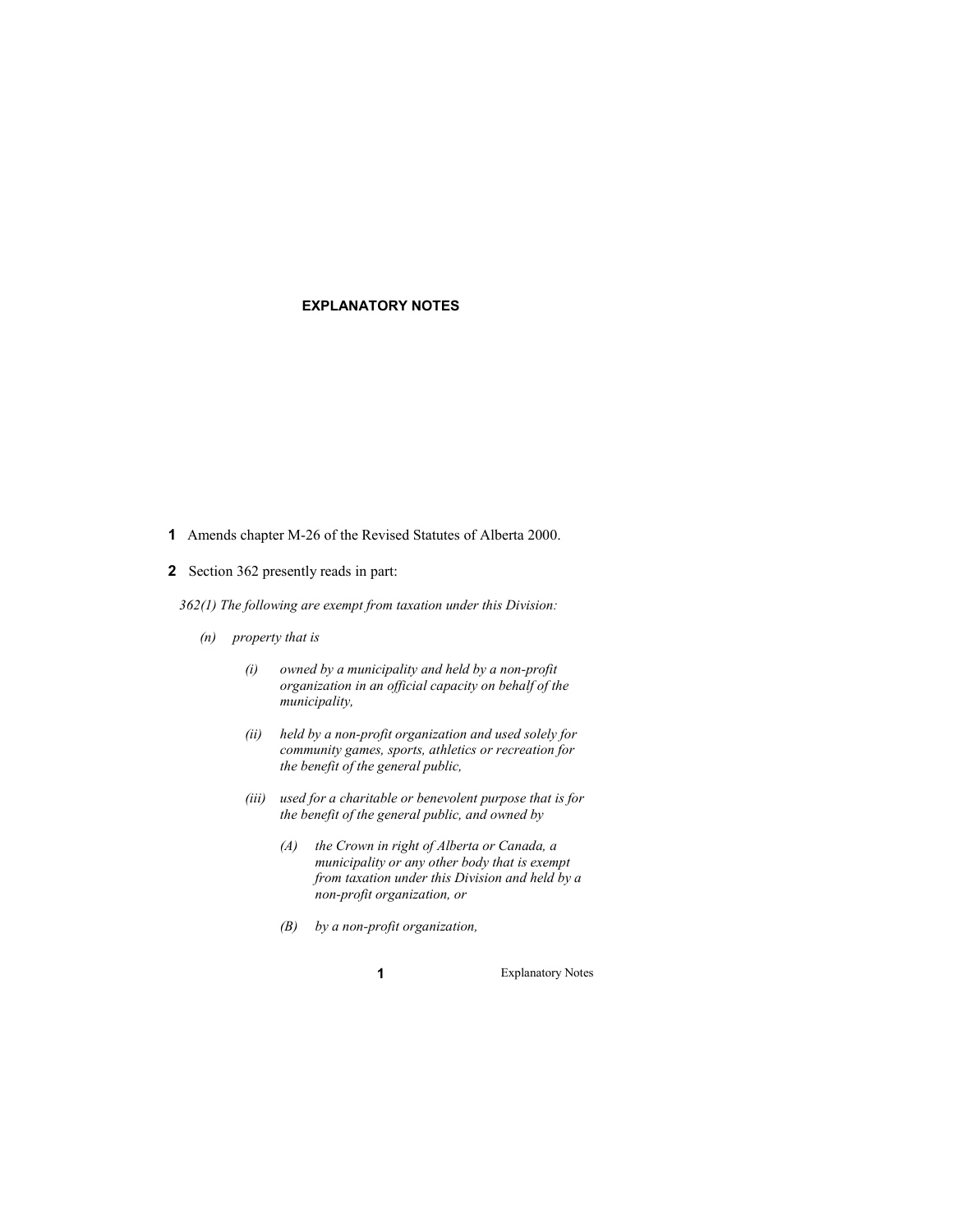**Section 363(1)(c) is amended by striking out** "the Royal Canadian Legion,".

**This Act comes into force on Proclamation.**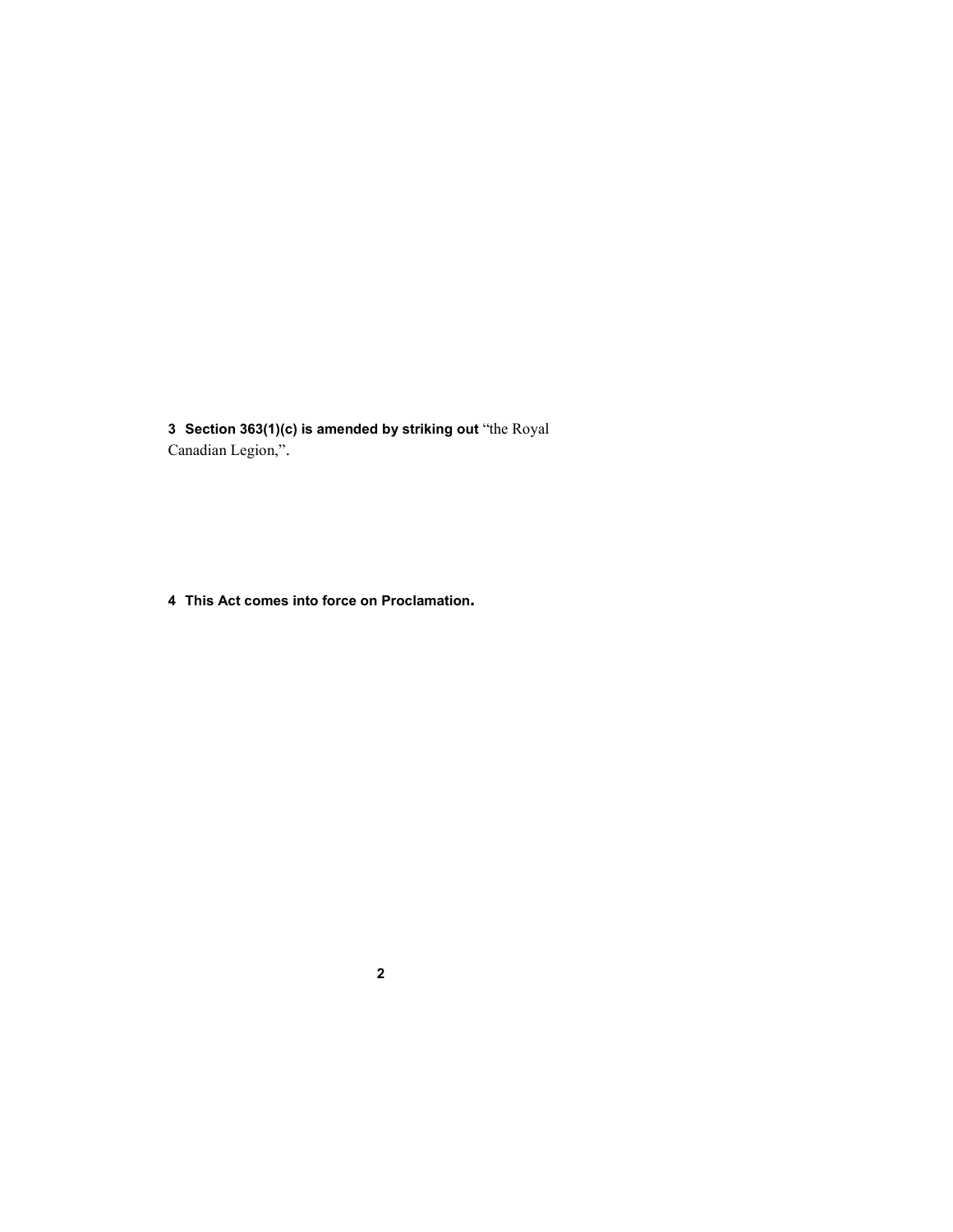- *(iv) held by a non-profit organization and used to provide senior citizens with lodge accommodation as defined in the Alberta Housing Act, or*
- *(v) held by and used in connection with a society as defined in the Agricultural Societies Act or with a community association as defined in the regulations,*

*and that meets the qualifications and conditions in the regulations and any other property that is described and that meets the qualifications and conditions in the regulations;*

(2) *Except for properties described in subsection*  $(1)(n)(i)$ *, (ii) or (iv), a council may by bylaw make any property that is exempt from taxation under subsection (1)(n) subject to taxation under this Division to any extent the council considers appropriate.* 

**3** Section 363(1) presently reads in part:

*363(1) The following are exempt from taxation under this Division:* 

- *(c) property held by and used in connection with a branch or local unit of the Royal Canadian Legion, the Army, Navy and Air Force Veterans in Canada or other organization of former members of any allied forces;*
- **4** Coming into force.